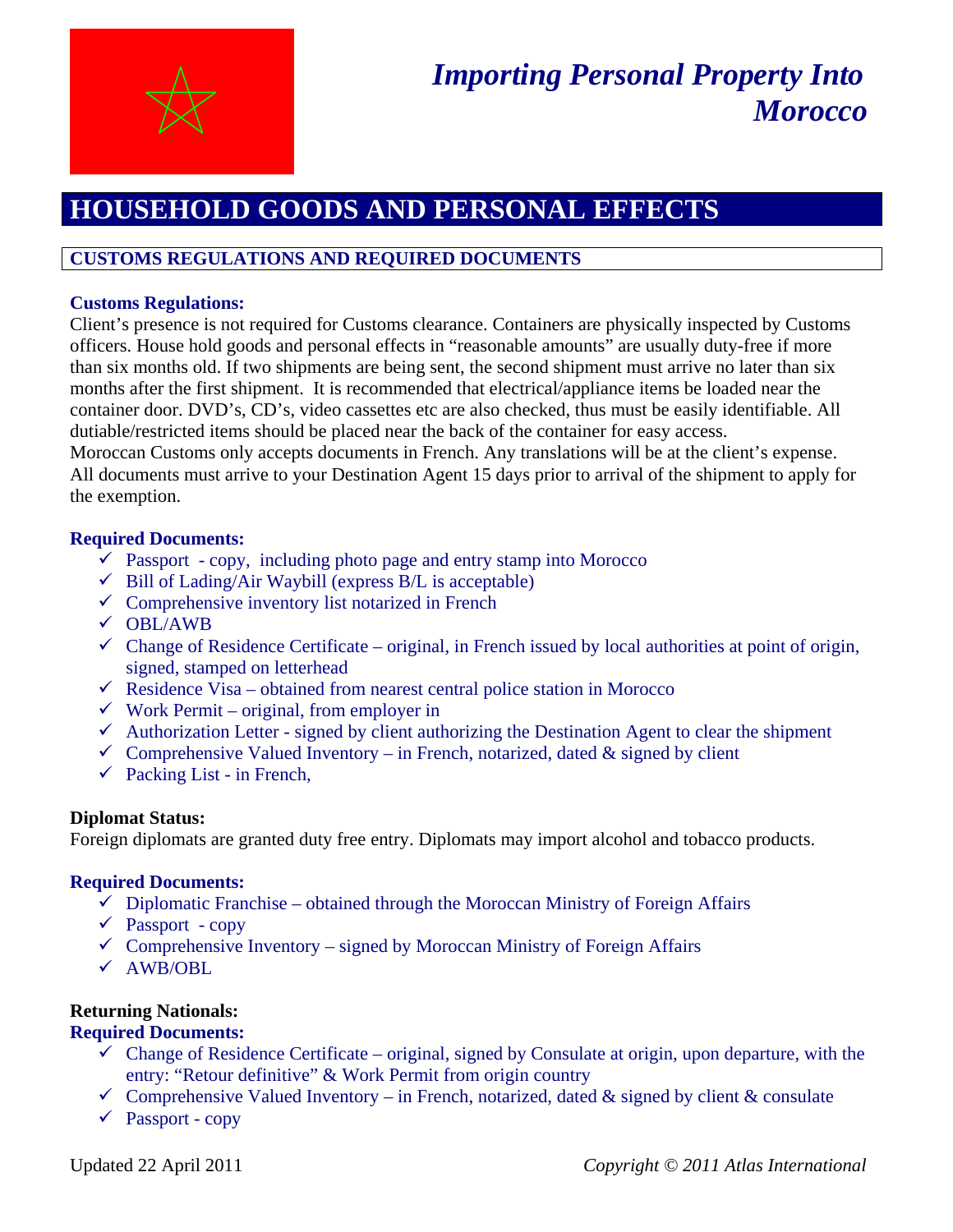All items on the Restricted/Dutiable List must be clearly identified and loaded near the container doors for easy inspection by Customs Authority.

- $\checkmark$  Firearms and ammunitions requires an Import Permit: only smooth-barreled hunting rifles are allowed; retained at Customs until the permit is obtained; must be stored near the container door
- $\checkmark$  New items less than six months old, requires commercial invoices, subject to duty
- $\checkmark$  Food and beverages, antiques
- $\checkmark$  Medication requires a permit from the Ministry of Health
- $\checkmark$  Portable and mobile phone types must have permit from the Ministry of P.T.T.
- $\checkmark$  Alcohol wine only, 12 bottles max allowed; must state "Fond de cave ou ustensiles de cuisine" on the packing list
- $\checkmark$  Books, records, cassettes and disks:
	- o Must have a separate list stating the title, author for each item
	- o These items will be viewed by the Ministry of Information before a Censorship Visa is issued

#### **PROHIBITED ITEMS**

- $\checkmark$  Narcotics/illegal drugs of any kind, alcohol and tobacco products
- $\checkmark$  Explosives, we the set of ammunitions & firearms with out the proper permits above
- $\checkmark$  Moroccan currency
- $\checkmark$  Pornography and politically sensitive materials
- $\checkmark$  Telephone, fax machines and other telecommunication devices

#### **IMPORTATION OF PETS**

Quarantine is not a requirement as if this time. Health documents below need to be certified at the Department of Agriculture, and then sent to:

Consulate General of The Kingdom of Morocco: 10 East 40th Street, New York, NY 10016 For more information refer to: http://www.moroccanconsulate.com/pets.cfm

#### **Required Documents:**

- $\checkmark$  Certificate of Vaccination
- $\checkmark$  Health Certificate dated no more than 14 days before departure

#### **IMPORTATION OF VEHICLES**

Permission to circulate the vehicle is allowed for a period of 3 months. Beyond this time the customer must pay Customs duty or export the vehicle at the time period. Duty and taxes are very high; please check with your service agent prior to consigning the vehicle for the latest information and regulations. Vehicles more than 5 years old ore prohibited.

Diplomats- No restrictions apply and the vehicle is free of duty.

#### **Required Documents:**

- $\checkmark$  Certificate of Title and Registration original
- $\checkmark$  Passport copy
- $\checkmark$  Import Permit
- $\checkmark$  OBL- must state chassis and engine serial numbers, weight, make and model
- $\checkmark$  Commercial invoice and all paperwork, service invoices etc concerning the vehicle